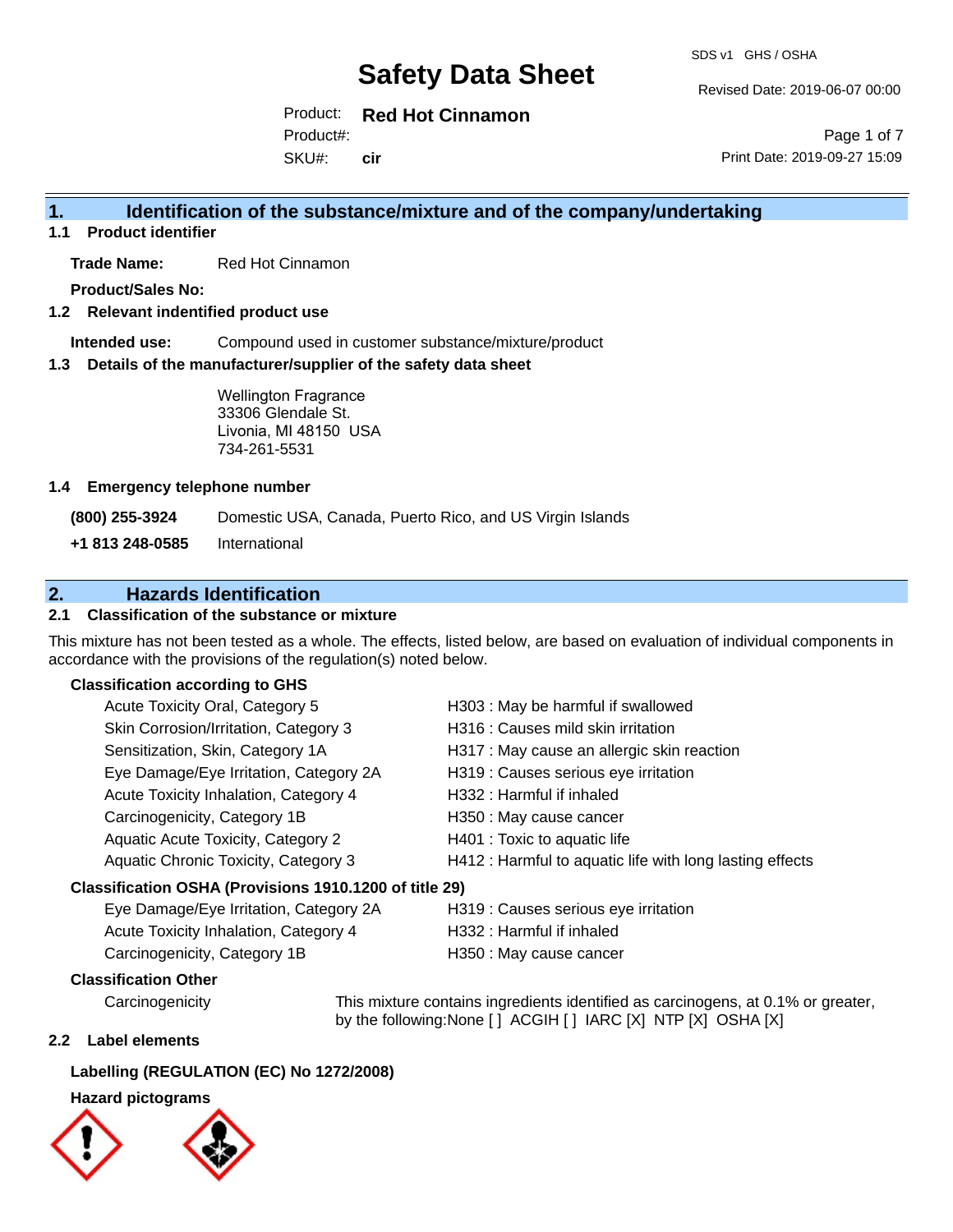#### Product: **Red Hot Cinnamon**

SKU#: Product#: **cir** Revised Date: 2019-06-07 00:00

SDS v1 GHS / OSHA

Page 2 of 7 Print Date: 2019-09-27 15:09

# **Hazard statments** H303 May be harmful if swallowed H316 Causes mild skin irritation H317 May cause an allergic skin reaction H319 Causes serious eye irritation H332 Harmful if inhaled H350 May cause cancer H401 Toxic to aquatic life H412 Harmful to aquatic life with long lasting effects

### **Precautionary Statements**

**Signal Word: Danger**

#### **Prevention:**

| P <sub>201</sub>     | Obtain special instructions before use                                                                                                                         |
|----------------------|----------------------------------------------------------------------------------------------------------------------------------------------------------------|
| P <sub>202</sub>     | Do not handle until all safety precautions have been read and understood                                                                                       |
| P <sub>264</sub>     | Wash hands thoroughly after handling                                                                                                                           |
| P <sub>271</sub>     | Use only outdoors or in a well-ventilated area                                                                                                                 |
| P <sub>272</sub>     | Contaminated work clothing should not be allowed out of the workplace                                                                                          |
| P <sub>273</sub>     | Avoid release to the environment                                                                                                                               |
| P <sub>281</sub>     | Use personal protective equipment as required                                                                                                                  |
| <b>Response:</b>     |                                                                                                                                                                |
| $P302 + P352$        | IF ON SKIN: Wash with soap and water                                                                                                                           |
| $P304 + P312 + P340$ | IF INHALED: Call a POISON CENTER or doctor/physician if you feel unwell Remove victim<br>to fresh air and keep at rest in a position comfortable for breathing |
| $P305 + P351 + P338$ | IF IN EYES: Rinse cautiously with water for several minutes Remove contact lenses if<br>present and easy to do. continue rinsing                               |
| $P308 + P313$        | IF exposed or concerned: Get medical advice/attention                                                                                                          |
|                      |                                                                                                                                                                |

| P312 | Call a POISON CENTER or doctor/physician if you feel unwell |  |
|------|-------------------------------------------------------------|--|
|      |                                                             |  |

- P333 + P313 If skin irritation or a rash occurs: Get medical advice/attention
- P337 + P313 If eye irritation persists: Get medical advice/attention

### P363 Wash contaminated clothing before reuse

#### **2.3 Other Hazards**

### **no data available**

### **3. Composition/Information on Ingredients**

#### **3.1 Mixtures**

This product is a complex mixture of ingredients, which contains among others the following substance(s), presenting a health or environmental hazard within the meaning of the UN Globally Harmonized System of Classification and Labeling of Chemicals (GHS):

| CAS#<br>Ingredient         | EC#       | Conc.<br>Range | <b>GHS Classification</b> |
|----------------------------|-----------|----------------|---------------------------|
| $101 - 39 - 3$             | 202-938-8 | $40 - 50 \%$   | H303: H317: H401          |
| alpha-Methylcinnamaldehyde |           |                |                           |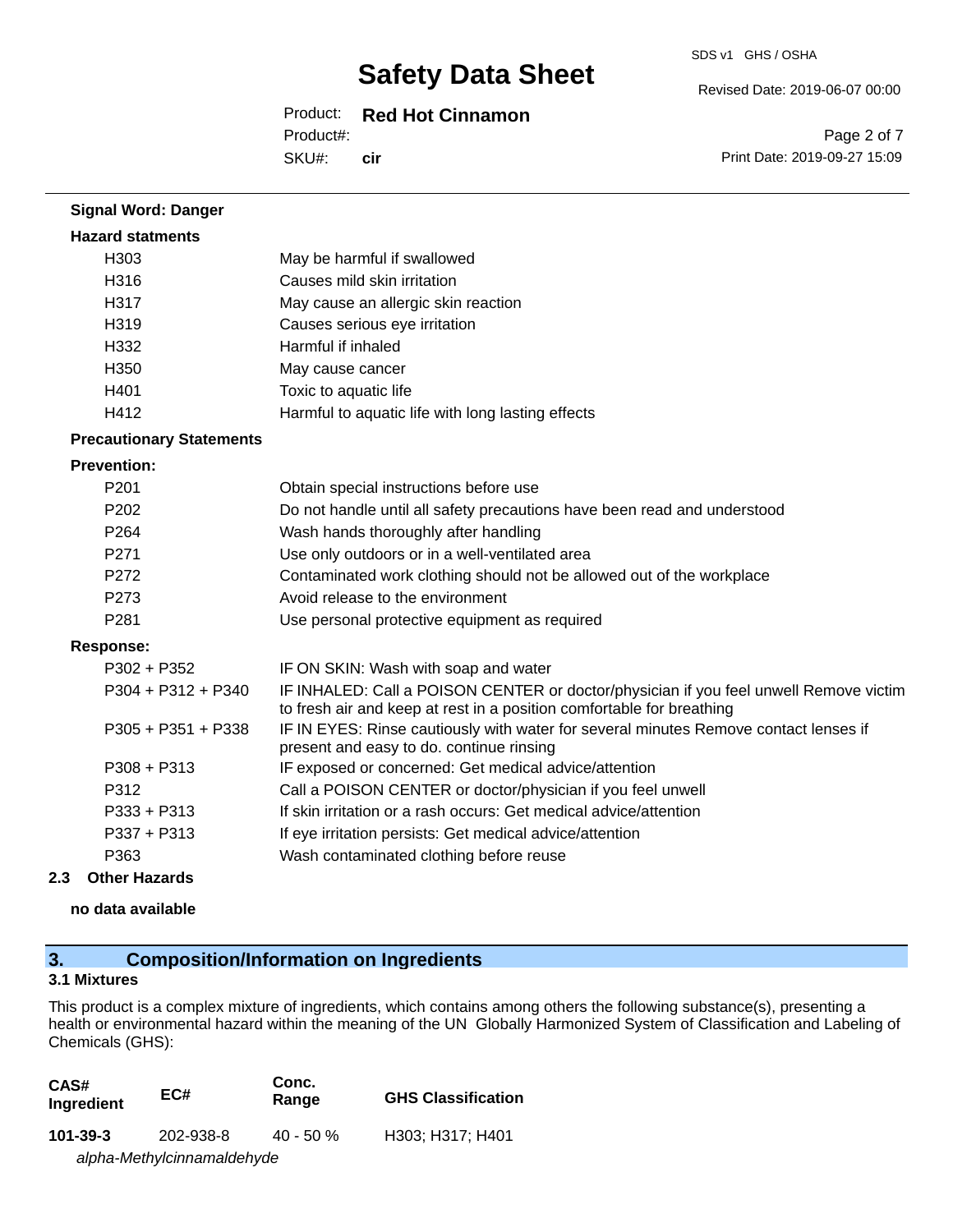SDS v1 GHS / OSHA

Revised Date: 2019-06-07 00:00

## Product: **Red Hot Cinnamon**

SKU#: Product#: **cir**

Page 3 of 7 Print Date: 2019-09-27 15:09

| CAS#<br>Ingredient     | EC#                      | Conc.<br>Range                                           | <b>GHS Classification</b>          |
|------------------------|--------------------------|----------------------------------------------------------|------------------------------------|
| 8050-15-5              | 232-476-2                | $30 - 40 \%$                                             | H402; H412                         |
|                        |                          | Methyl ester of rosin (partially hydrogenated)           |                                    |
| $97 - 53 - 0$          | 202-589-1                | $10 - 20 \%$                                             | H303; H316; H317; H319; H401       |
| Eugenol                |                          |                                                          |                                    |
| 104-55-2               | 203-213-9                | $5 - 10 \%$                                              | H303; H312; H315; H317; H319; H401 |
| Cinnamal               |                          |                                                          |                                    |
| 120-51-4               | 204-402-9                | $2 - 5%$                                                 | H302; H313; H400; H411             |
| <b>Benzyl Benzoate</b> |                          |                                                          |                                    |
| $91 - 64 - 5$          | 202-086-7                | $2 - 5%$                                                 | H302; H317; H402                   |
| Coumarin               |                          |                                                          |                                    |
| 94-59-7                | 202-345-4                | $0.1 - 1.0 \%$                                           | H302; H341; H350                   |
|                        | Safrole (Natural Source) |                                                          |                                    |
|                        |                          | See Section 16 for full text of GHS classification codes |                                    |

See Section 16 for full text of GHS classification codes which where not shown in section 2

Total Hydrocarbon Content (%  $w/w$ ) = 0.60

| 4.<br><b>First Aid Measures</b>                                                   |                                                                                                               |  |
|-----------------------------------------------------------------------------------|---------------------------------------------------------------------------------------------------------------|--|
| <b>Description of first aid measures</b><br>4.1                                   |                                                                                                               |  |
| Inhalation:                                                                       | Remove from exposure site to fresh air and keep at rest.<br>Obtain medical advice.                            |  |
| Eye Exposure:                                                                     | Flush immediately with water for at least 15 minutes.<br>Contact physician if symptoms persist.               |  |
| <b>Skin Exposure:</b>                                                             | Remove contaminated clothes. Wash thoroughly with water (and soap).<br>Contact physician if symptoms persist. |  |
| Ingestion:                                                                        | Rinse mouth with water and obtain medical advice.                                                             |  |
| Most important symptoms and effects, both acute and delayed<br>4.2                |                                                                                                               |  |
| <b>Symptoms:</b>                                                                  | no data available                                                                                             |  |
| Risks:                                                                            | Refer to Section 2.2 "Hazard Statements"                                                                      |  |
| Indication of any immediate medical attention and special treatment needed<br>4.3 |                                                                                                               |  |
| Treatment:                                                                        | Refer to Section 2.2 "Response"                                                                               |  |
|                                                                                   |                                                                                                               |  |
| 5.<br><b>Fire-Fighting measures</b>                                               |                                                                                                               |  |
| <b>Extinguishing media</b><br>5.1                                                 |                                                                                                               |  |
| Suitable:                                                                         | Carbon dioxide (CO2), Dry chemical, Foam                                                                      |  |
| Unsuitable                                                                        | Do not use a direct water jet on burning material                                                             |  |
| Special hazards arising from the substance or mixture<br>5.2                      |                                                                                                               |  |
| <b>During fire fighting:</b>                                                      | Water may be ineffective                                                                                      |  |

**5.3 Advice for firefighters**

Further information: **Further information:** Standard procedure for chemical fires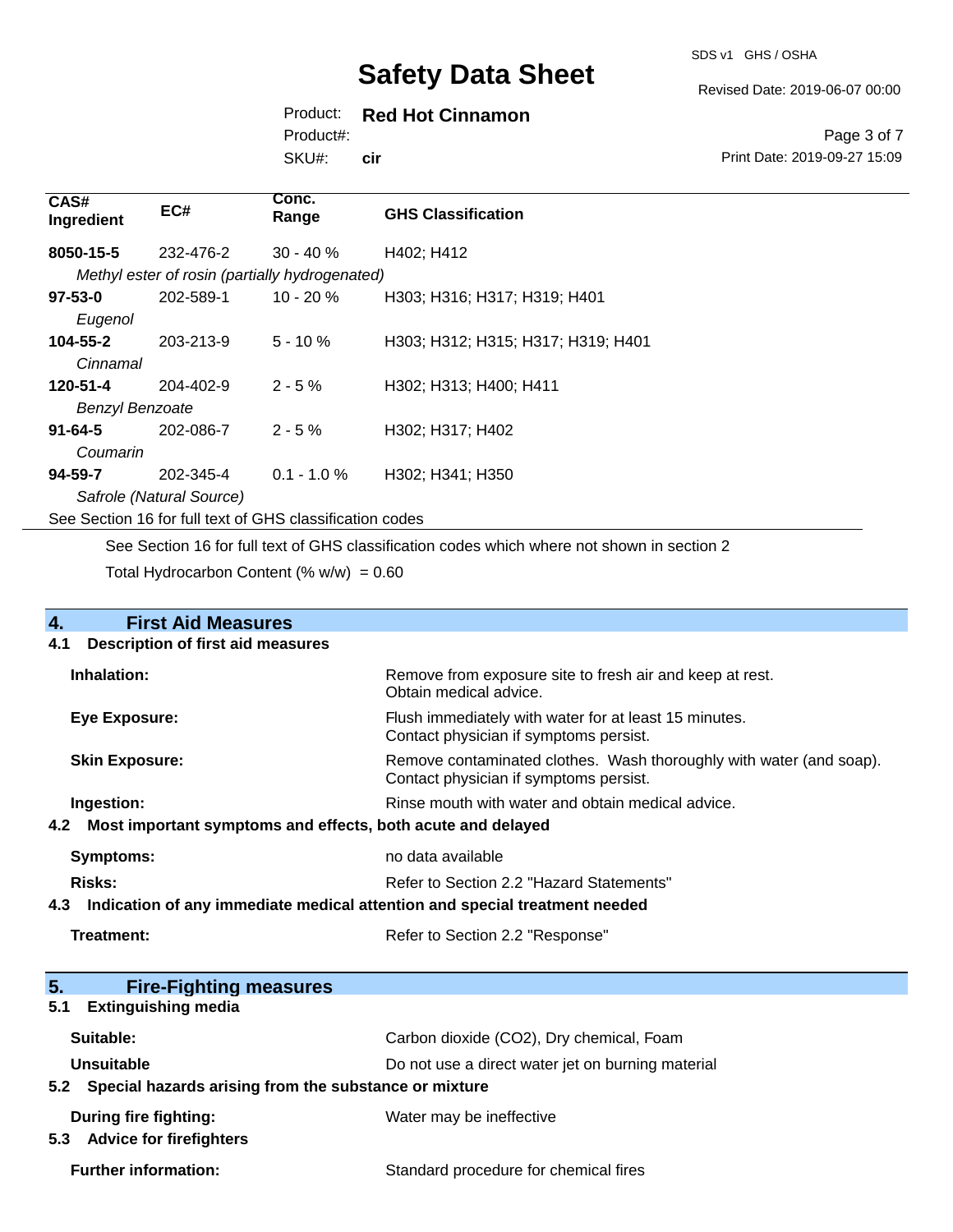Revised Date: 2019-06-07 00:00

Product: **Red Hot Cinnamon**

SKU#: Product#: **cir**

Page 4 of 7 Print Date: 2019-09-27 15:09

#### **6. Accidental Release Measures**

#### **6.1 Personal precautions, protective equipment and emergency procedures**

Avoid inhalation and contact with skin and eyes. A self-contained breathing apparatus is recommended in case of a major spill.

#### **6.2 Environmental precautions**

Keep away from drains, soil, and surface and groundwater.

#### **6.3 Methods and materials for containment and cleaning up**

Clean up spillage promptly. Remove ignition sources. Provide adequate ventilation. Avoid excessive inhalation of vapors. Gross spillages should be contained by use of sand or inert powder and disposed of according to the local regulations.

#### **6.4 Reference to other sections**

Not Applicable

### **7. Handling and Storage**

#### **7.1 Precautions for safe handling**

Apply according to good manufacturing and industrial hygiene practices with proper ventilation. Do not drink, eat or smoke while handling. Respect good personal hygiene.

#### **7.2 Conditions for safe storage, including any incompatibilities**

Store in a cool, dry and ventilated area away from heat sources and protected from light in tightly closed original container. Avoid uncoated metal container. Keep air contact to a minimum.

#### **7.3 Specific end uses**

No information available

#### **8. Exposure Controls/Personal Protection**

#### **8.1 Control parameters**

| <b>Exposure Limits:</b> | Contains no substances with occupational exposure limit values. |  |  |
|-------------------------|-----------------------------------------------------------------|--|--|
|-------------------------|-----------------------------------------------------------------|--|--|

**Engineering Controls:** Use local exhaust as needed.

#### **8.2 Exposure controls - Personal protective equipment**

| Eye protection:                | Tightly sealed goggles, face shield, or safety glasses with brow guards and side shields, etc.<br>as may be appropriate for the exposure |
|--------------------------------|------------------------------------------------------------------------------------------------------------------------------------------|
| <b>Respiratory protection:</b> | Avoid excessive inhalation of concentrated vapors. Apply local ventilation where appropriate.                                            |
| <b>Skin protection:</b>        | Avoid Skin contact. Use chemically resistant gloves as needed.                                                                           |

#### **9. Physical and Chemical Properties**

#### **9.1 Information on basic physical and chemical properties**

| Appearance:       | Liquid                         |
|-------------------|--------------------------------|
| Odor:             | Conforms to Standard           |
| Color:            | Yellow to Golden Yellow (G4-7) |
| <b>Viscosity:</b> | Liquid                         |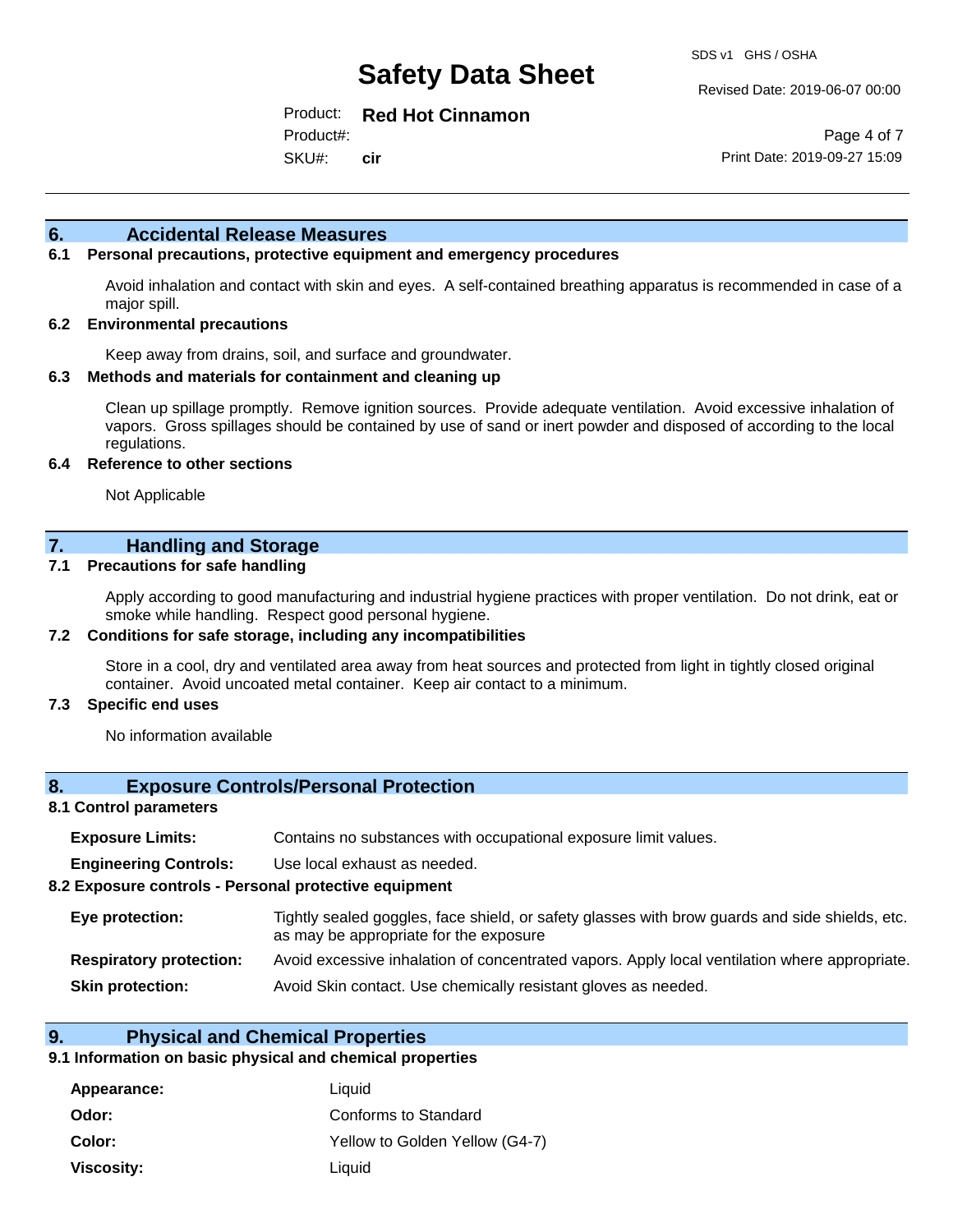# Product: **Red Hot Cinnamon**

SKU#: Product#: **cir** Revised Date: 2019-06-07 00:00

SDS v1 GHS / OSHA

Page 5 of 7 Print Date: 2019-09-27 15:09

| <b>Freezing Point:</b>       | Not determined     |
|------------------------------|--------------------|
| <b>Boiling Point:</b>        | Not determined     |
| <b>Melting Point:</b>        | Not determined     |
| <b>Flashpoint (CCCFP):</b>   | $>200$ F (93.33 C) |
| <b>Auto flammability:</b>    | Not determined     |
| <b>Explosive Properties:</b> | None Expected      |
| <b>Oxidizing properties:</b> | None Expected      |
| Vapor Pressure (mmHg@20 C):  | 0.0149             |
| %VOC:                        | 0.01               |
| Specific Gravity @ 25 C:     | 1.0390             |
| Density @ 25 C:              | 1.0360             |
| Refractive Index @ 20 C:     | 1.5640             |
|                              |                    |

# **10. Stability and Reactivity**

**Soluble in:** Oil

| <b>10.1 Reactivity</b>                  | None                                               |
|-----------------------------------------|----------------------------------------------------|
| <b>10.2 Chemical stability</b>          | Stable                                             |
| 10.3 Possibility of hazardous reactions | None known                                         |
| <b>10.4 Conditions to avoid</b>         | None known                                         |
| 10.5 Incompatible materials             | Strong oxidizing agents, strong acids, and alkalis |
| 10.6 Hazardous decomposition products   | None known                                         |

# **11. Toxicological Information**

# **11.1 Toxicological Effects**

Acute Toxicity Estimates (ATEs) based on the individual Ingredient Toxicity Data utilizing the "Additivity Formula"

| Acute toxicity - Oral - (Rat) mg/kg                | (LD50: 2382.8173) May be harmful if swallowed            |
|----------------------------------------------------|----------------------------------------------------------|
| Acute toxicity - Dermal - (Rabbit) mg/kg           | Not classified - the classification criteria are not met |
| Acute toxicity - Inhalation - (Rat) mg/L/4hr       | (LD50: 19.0635) Harmful if inhaled                       |
| <b>Skin corrosion / irritation</b>                 | Harmful if inhaled                                       |
| Serious eye damage / irritation                    | Causes serious eye irritation                            |
| <b>Respiratory sensitization</b>                   | Not classified - the classification criteria are not met |
| <b>Skin sensitization</b>                          | May cause an allergic skin reaction                      |
| <b>Germ cell mutagenicity</b>                      | Not classified - the classification criteria are not met |
| Carcinogenicity                                    | May cause cancer                                         |
| <b>Reproductive toxicity</b>                       | Not classified - the classification criteria are not met |
| Specific target organ toxicity - single exposure   | Not classified - the classification criteria are not met |
| Specific target organ toxicity - repeated exposure | Not classified - the classification criteria are not met |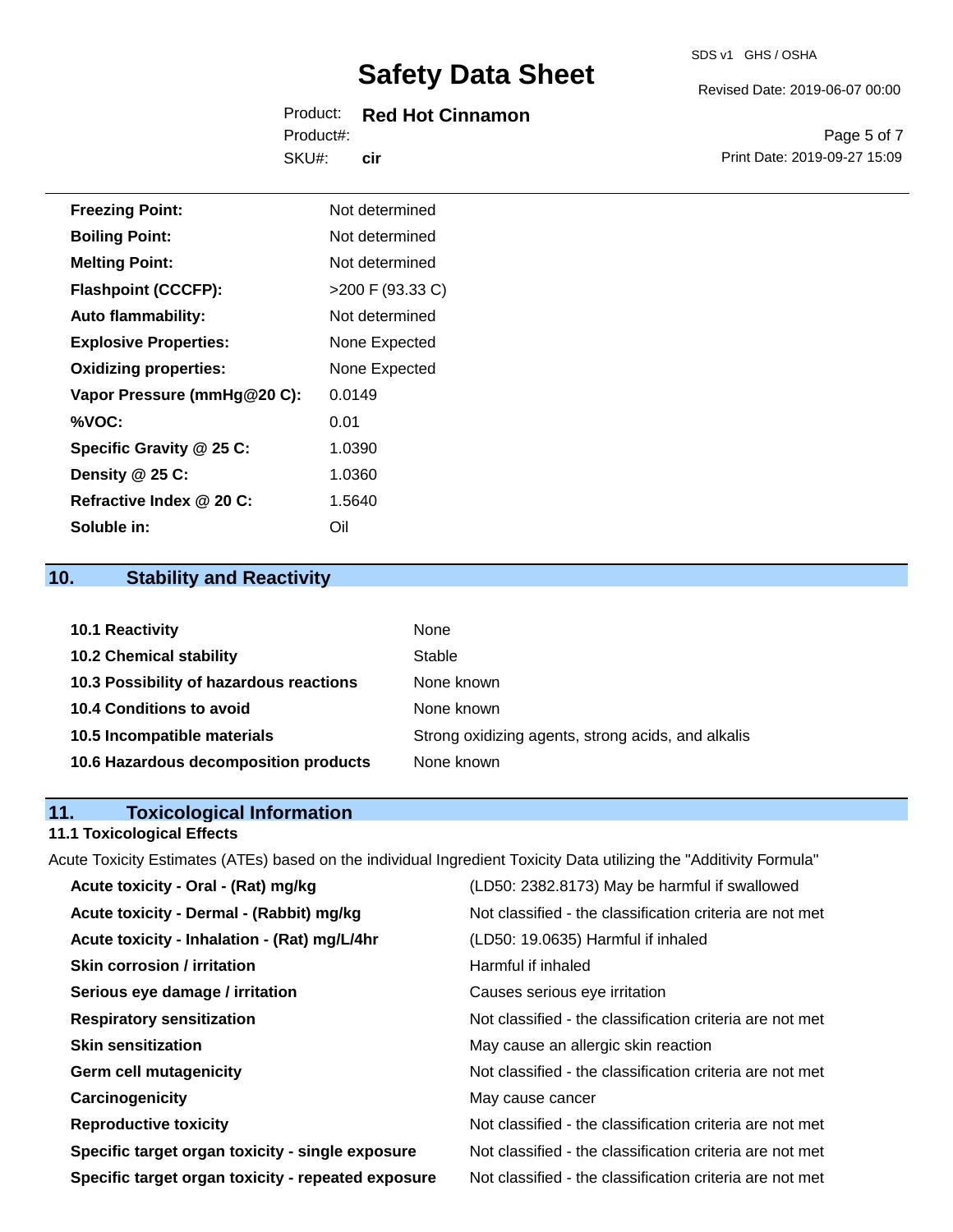SDS v1 GHS / OSHA

Revised Date: 2019-06-07 00:00

### Product: **Red Hot Cinnamon**

SKU#: Product#: **cir**

Page 6 of 7 Print Date: 2019-09-27 15:09

**Aspiration hazard Aspiration hazard Not classified - the classification criteria are not met** 

### **12. Ecological Information**

**12.1 Toxicity**

| <b>Acute acquatic toxicity</b>     | Toxic to aquatic life                             |
|------------------------------------|---------------------------------------------------|
| <b>Chronic acquatic toxicity</b>   | Harmful to aquatic life with long lasting effects |
| <b>Toxicity Data on soil</b>       | no data available                                 |
| <b>Toxicity on other organisms</b> | no data available                                 |
| 12.2 Persistence and degradability | no data available                                 |
| 12.3 Bioaccumulative potential     | no data available                                 |
| 12.4 Mobility in soil              | no data available                                 |
| 12.5 Other adverse effects         | no data available                                 |

**13. Disposal Conditions** 

#### **13.1 Waste treatment methods**

Do not allow product to reach sewage systems. Dispose of in accordance with all local and national regulations. Send to a licensed waste management company.The product should not be allowed to enter drains, water courses or the soil. Do not contaminate ponds, waterways or ditches with chemical or used container.

### **14. Transport Information**

| <b>Marine Pollutant</b><br>No.           |              |                                     |                 |        |
|------------------------------------------|--------------|-------------------------------------|-----------------|--------|
| <b>Regulator</b>                         | <b>Class</b> | <b>Pack Group</b>                   | <b>Sub Risk</b> | UN-nr. |
| U.S. DOT (Non-Bulk)                      |              | Not Regulated - Not Dangerous Goods |                 |        |
| <b>Chemicals NOI</b>                     |              |                                     |                 |        |
| <b>ADR/RID (International Road/Rail)</b> |              | Not Regulated - Not Dangerous Goods |                 |        |
| <b>Chemicals NOI</b>                     |              |                                     |                 |        |
| <b>IATA (Air Cargo)</b>                  |              | Not Regulated - Not Dangerous Goods |                 |        |
| <b>Chemicals NOI</b>                     |              |                                     |                 |        |
| IMDG (Sea)                               |              | Not Regulated - Not Dangerous Goods |                 |        |
| <b>Chemicals NOI</b>                     |              |                                     |                 |        |

| 15.                             | <b>Regulatory Information</b>             |                                                              |
|---------------------------------|-------------------------------------------|--------------------------------------------------------------|
| <b>U.S. Federal Regulations</b> |                                           |                                                              |
|                                 | <b>TSCA (Toxic Substance Control Act)</b> | All components of the substance/mixture are listed or exempt |
|                                 | 40 CFR(EPCRA, SARA, CERCLA and CAA)       | This product contains NO components of concern.              |
| <b>U.S. State Regulations</b>   |                                           |                                                              |
|                                 | <b>California Proposition 65 Warning</b>  | This product contains the following components:              |
| 94-59-7                         | $202 - 345 - 4$ 0.1 - 1.0 %               | Safrole (Natural Source)                                     |
|                                 |                                           |                                                              |